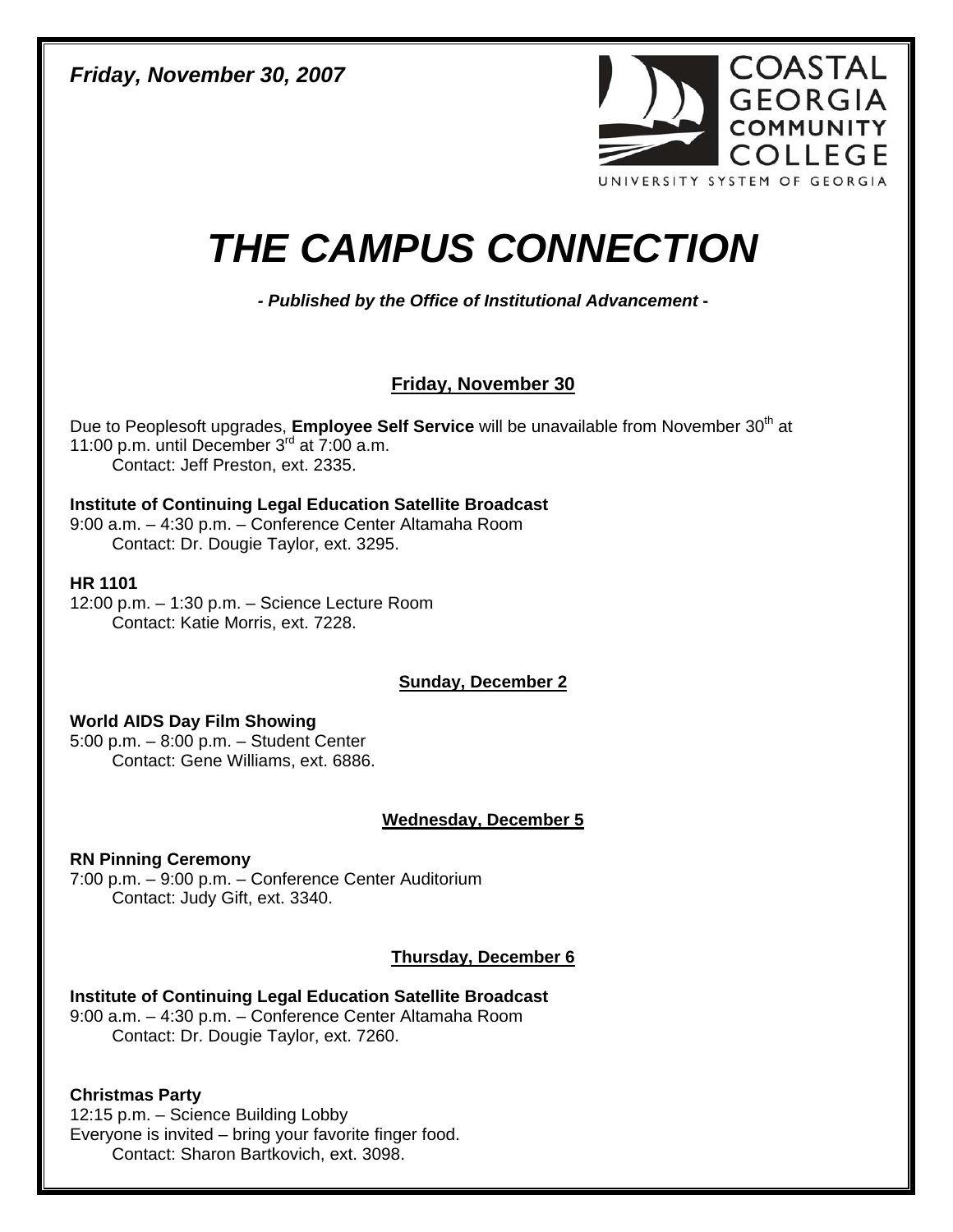#### **Sunday, December 9**

**Christmas at the College Soiree & Silent Auction** 

3:00 p.m. – 5:00 p.m. – Conference Center Contact: Dr. Dougie Taylor, ext. 7260.

#### **Friday, December 14**

#### **Christmas Lobby Party**

11:30 a.m. - 1:00 p.m. - Administration Building Lobby

At this time we will also recognize **Dr. Doug Tuech, Nisi Zell, Carolyn Wicker and Pam Mathis** who will be retiring at the end of the year. As in the past, we are asking that you bring a finger food or your favorite holiday goodie and deliver it to the lobby prior to 11:30 a.m. Please check your division office for a sign-up sheet for items needed. Punch will be served as the beverage. If you have any questions, contact Christine Strickland at ext. 7276.

--------------------------------------------------------------------------------------------------------------------------------------------

**To my college family:** *Thank you for keeping me and my family in your thoughts and prayers during this difficult time. Thank you for the lovely plant and the many generous offers of help. Karen Hambright* 

**2007 Annual Fund Drive Update.** Thanks to the continuing support of CGCC faculty and staff, we are just \$3,818.00 away from our faculty and staff giving goal of \$21,000.00! Thanks to each of you who have contributed toward the CGCC Foundation's Annual Fund Drive. With your support, we are able to provide scholarships to students, faculty and staff development opportunities and more! Last year, the Coastal Georgia Community College Foundation Scholarship Committee awarded a total of \$162,320.00 to 187 students, provided faculty and staff professional development opportunities, and more! Help **your** CGCC Foundation by considering a contribution! It is never too late to make a difference for our campus!

**Crafting for Christmas.** Listed below are a series of courses just in time for holiday giving. Call Continuing Education at ext. 7260 for class locations and fees.

**Stunning Earrings with Patt Whitmore**  Saturday, December 1, 9-11 a.m.

**Creating Beautiful Gift Baskets with Linda McLean**  Saturday, December 8, 9-11 a.m.

**Last-Minute Gifts with Patt Whitmore and Linda McLean**  Saturday, December 15, 9-11 a.m.

**Holiday Baking with Chef Steve Ingersoll**  Saturdays, December 1-15, 9:30 a.m.-noon